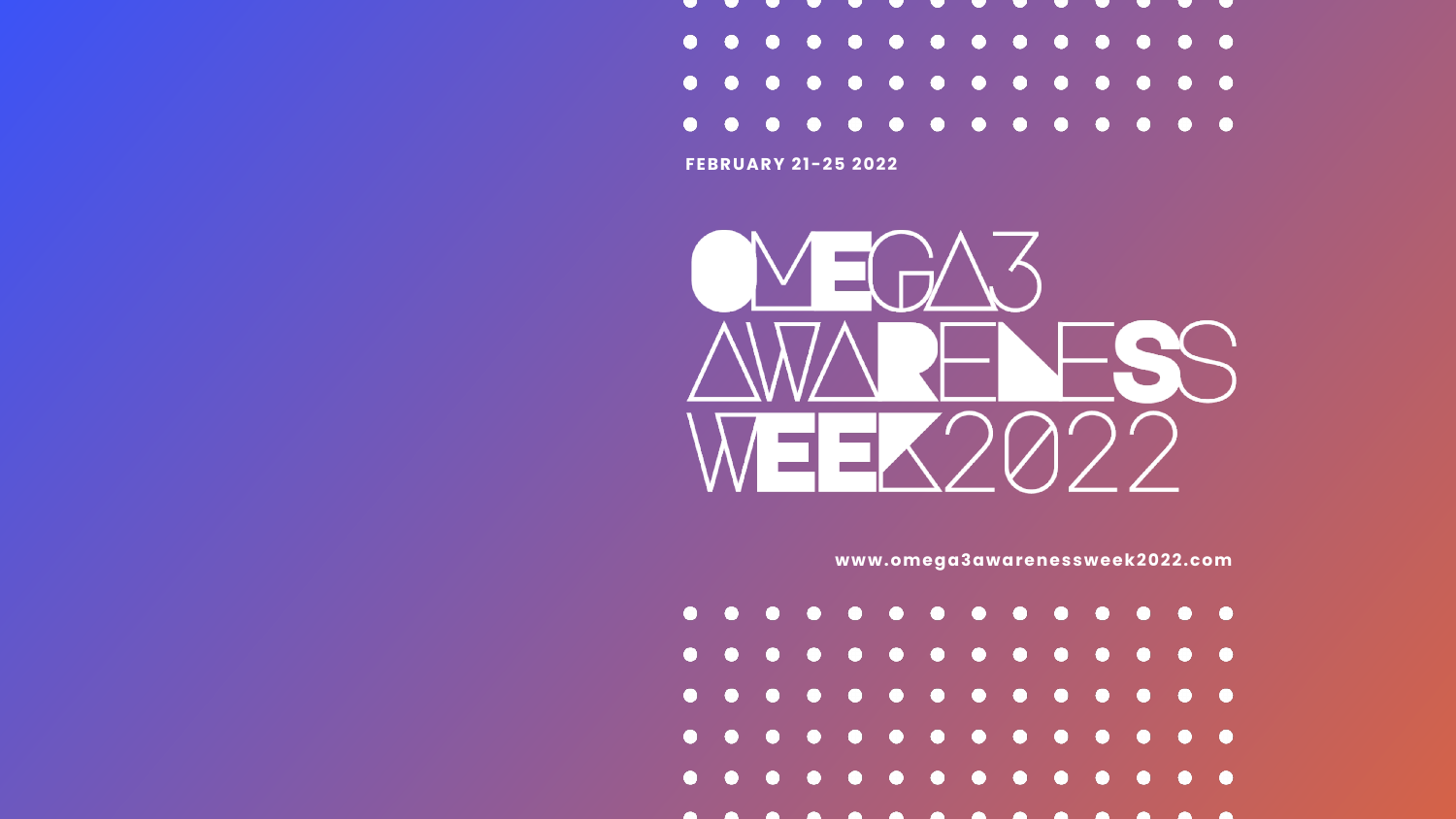OMEGA3AWARENESSWEEK2022

Omega-3 is key to our evolution, our physical and mental health and the future development of mankind.

Among others we seek to point the finger at one of humanity's biggest current problems: the continuous pollution and destruction of the ecology and marine life. Hence the destruction of our main natural source of long chain Omega-3 fatty acids, DHA and EPA.

### **Omega-3 Awareness Week**

**A whole week to raise awareness about the importance of Omega-3 in our diet.**

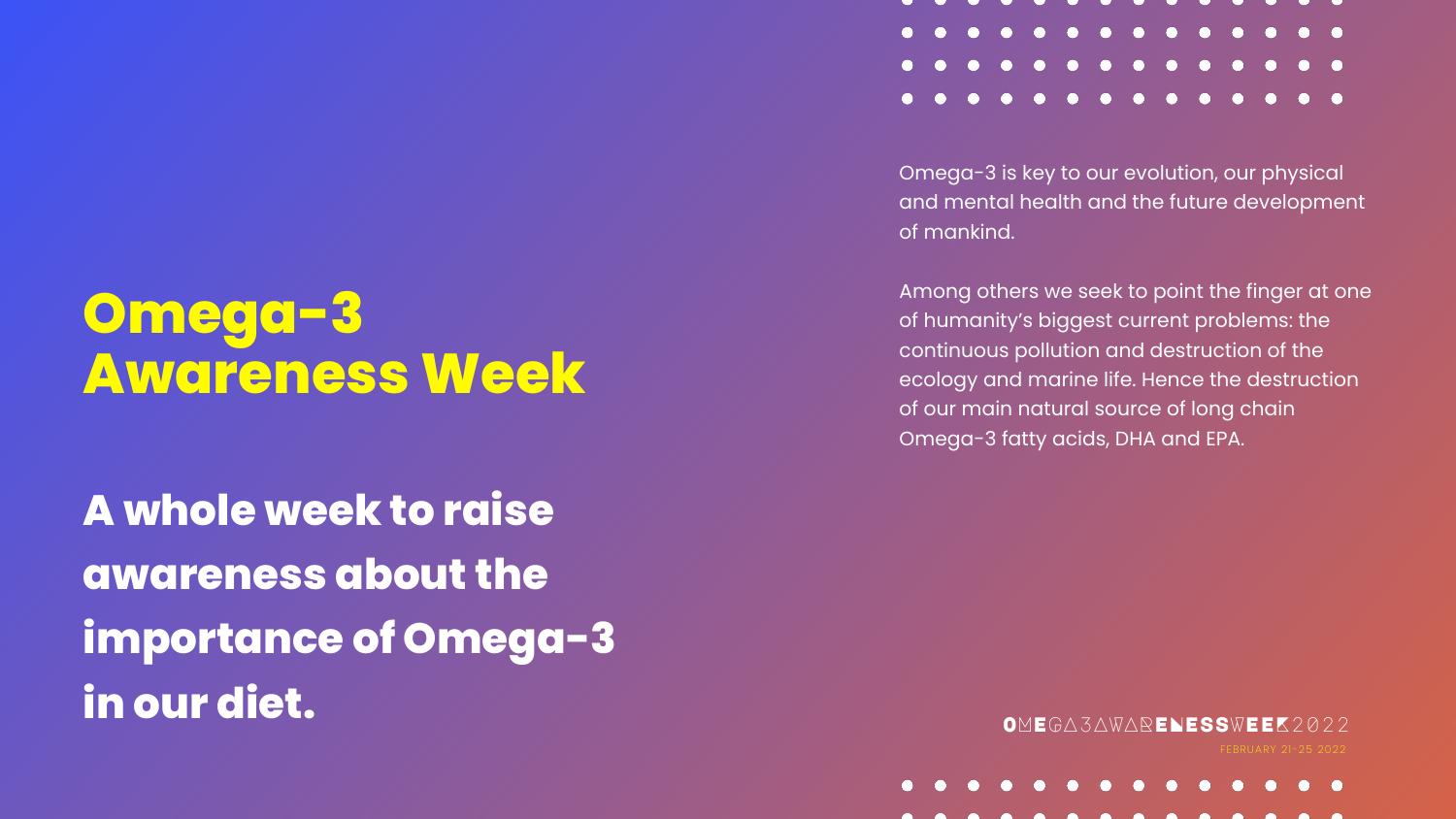**An awareness week full of facts, scientific evidence and shared personal experience from some of the top experts in Omega-3** . . . . . . . . . . . .











# **February 2022 21, 22, 23, 24 & 25**

OMEGA3AWARENESSWEEK2022 OMEGA3AWARENESSWEEK2022

FAEBYR 12<mark>1-</mark>25 2022 FEBRU<mark>ARYRI2</mark>1-25 202<mark>2</mark>

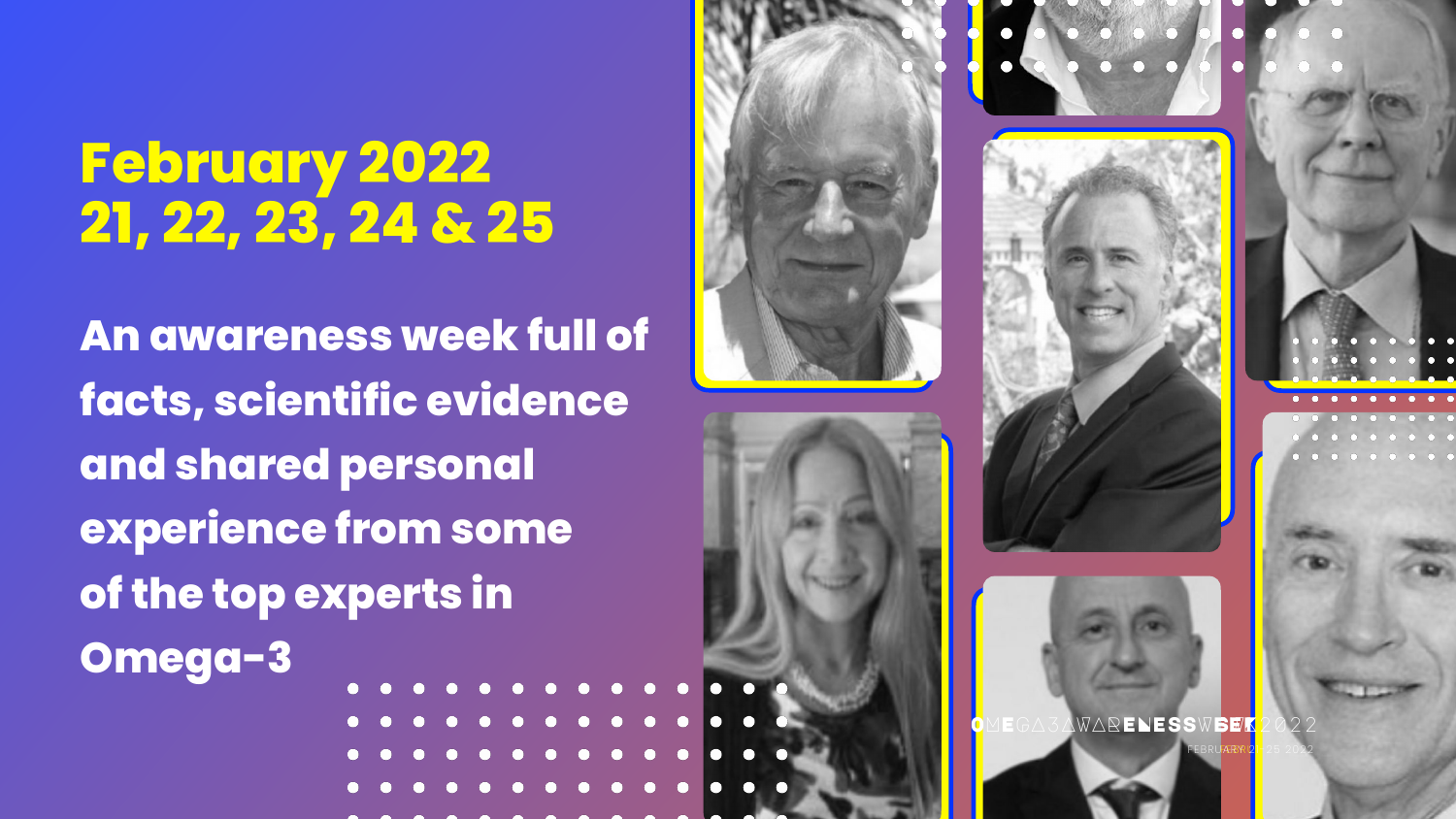

OMEGA3AWARENESSWEEK2022

. . . . . . . . . . . . . .

<u>A A A A A A A A A A A A A A A A</u>

## **Dr. Peter Lembke is the Host & Founder of 03AW22**





Peter Lembke Dr.rer.nat., EurChem, State-Certified-Food Chemist, BTA. Founder & Inventor of Industrial Supercritical Fluid Chromatography (SFC) for extraction of EPA & DHA from marine oils.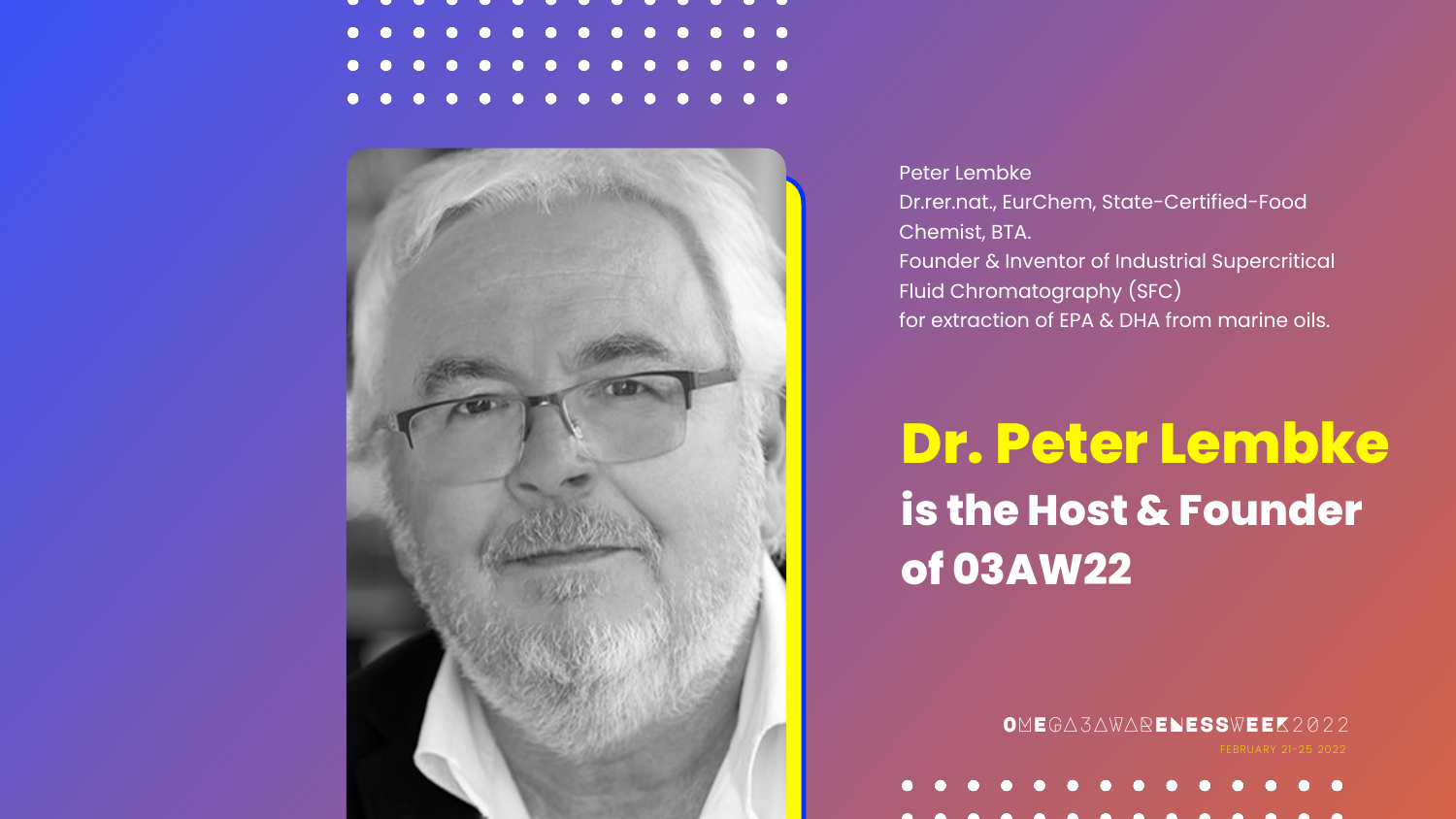## **Some of the topics we will be addressing in O3AW22** . . . . . . . . . . . .

OMEGA3AWARENESSWEEK2022

#### **50 years anniversary: The discovery of Omega-3 fatty acids in our diet**

*Talking to the "Father of Omega-3" Dr. Jorn Dyerberg, Denmark.*

### **Human evolution, Brain development, Brain Health & DHA, Pregnancy & Breastfeeding**

*Prof. Michael Crawford Imperial College London, undoubtfully the presently most important scientist in this field*



### **Omega-3 Index and Cardiovascular Health**

*Dr. William Harris Nominated as top 2% scientists worldwide*

**AAAAAAAAAA** 

**Omega-3 & Development Disorders, ADHD, Dyslexia, Autism, Depression, Sleep Disorder**

 $\bullet$   $\bullet$   $\bullet$   $\bullet$ 

 $\begin{array}{ccccccccccccccccc} \bullet & \bullet & \bullet & \bullet & \bullet & \bullet \end{array}$ 

*Dr. Alex Richardson University Oxford UK*

#### **Omega-3 and Cancer, FAP and Inflammatory Bowel Disease**

*Dr. Andrea Belluzzi Univ Hospital Bologna, Italy*

### **Omega-3 in cardiovascular disease prevention and clinical lipidology**

*Dr. Seth Baum Former President of the American Society for Preventive Cardiology*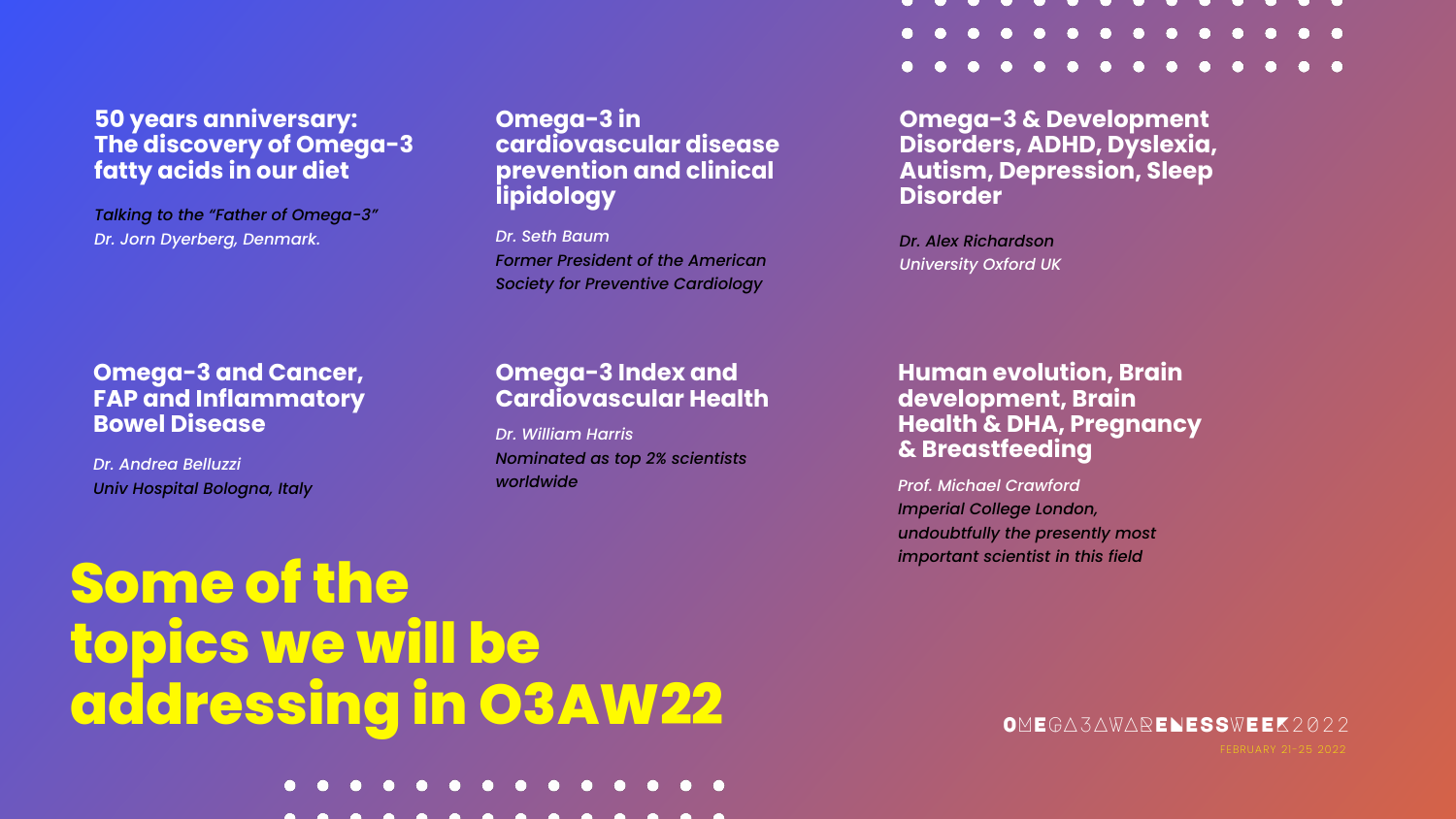#### . . . . . . . . . . . . . . <u>. . . . . . . . . . . . . .</u>

OMEGA3AWARENESSWEEK2022



**If your company contributes to people's health, this event needs your support**

**Discover the possibilities to participate in a week that will raise health awareness**

- 
-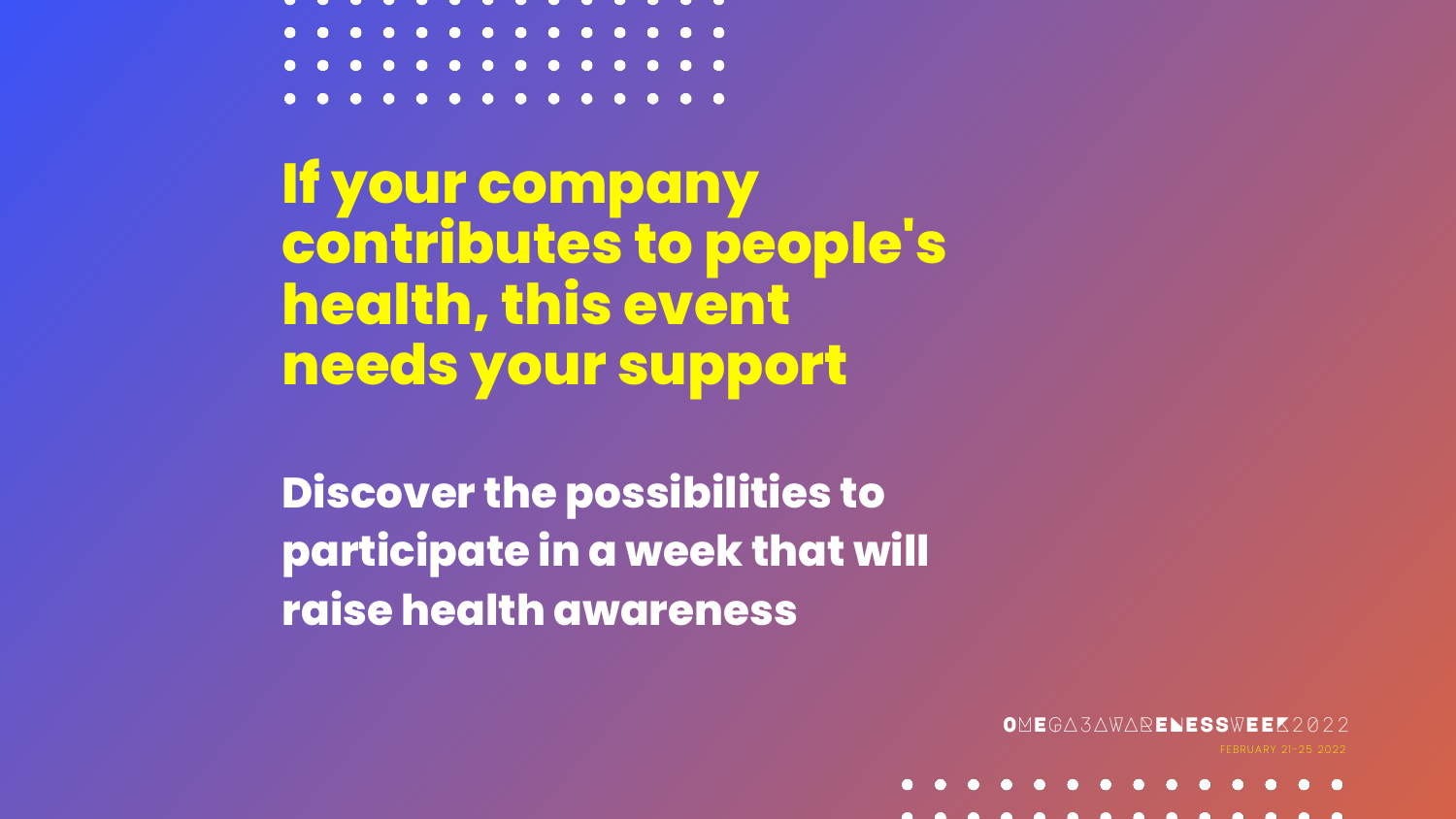

OMEGA3AWARENESSWEEK2022

If you intend to support this week dedicated to raising awareness of the importance of Omega-3, whether or not you are a company involved in its production, your support helps us to get this project off the ground.

## **General Sponsorship**

### **03AW2022 Sponsorship**

Privileged presence of your company, products and services on the web, social media, emails and all communication materials. Includes a virtual stand in the form of a personalized microsite and articles in our blog.

### **Interview sponsorship**

Sponsorship of one interview of the week, with the placement of the logo on the intro & outro video

### **Interview support**

Sponsorship of an interview of the week, with the placement of the logo in the video frame

### **Panel discussion**

Sponsorship of a panel discussion on a topic to be defined in a pre-recorded video session, with 5 participants and a moderator











### 2.500 €

### 800 €

500 €

1.500 €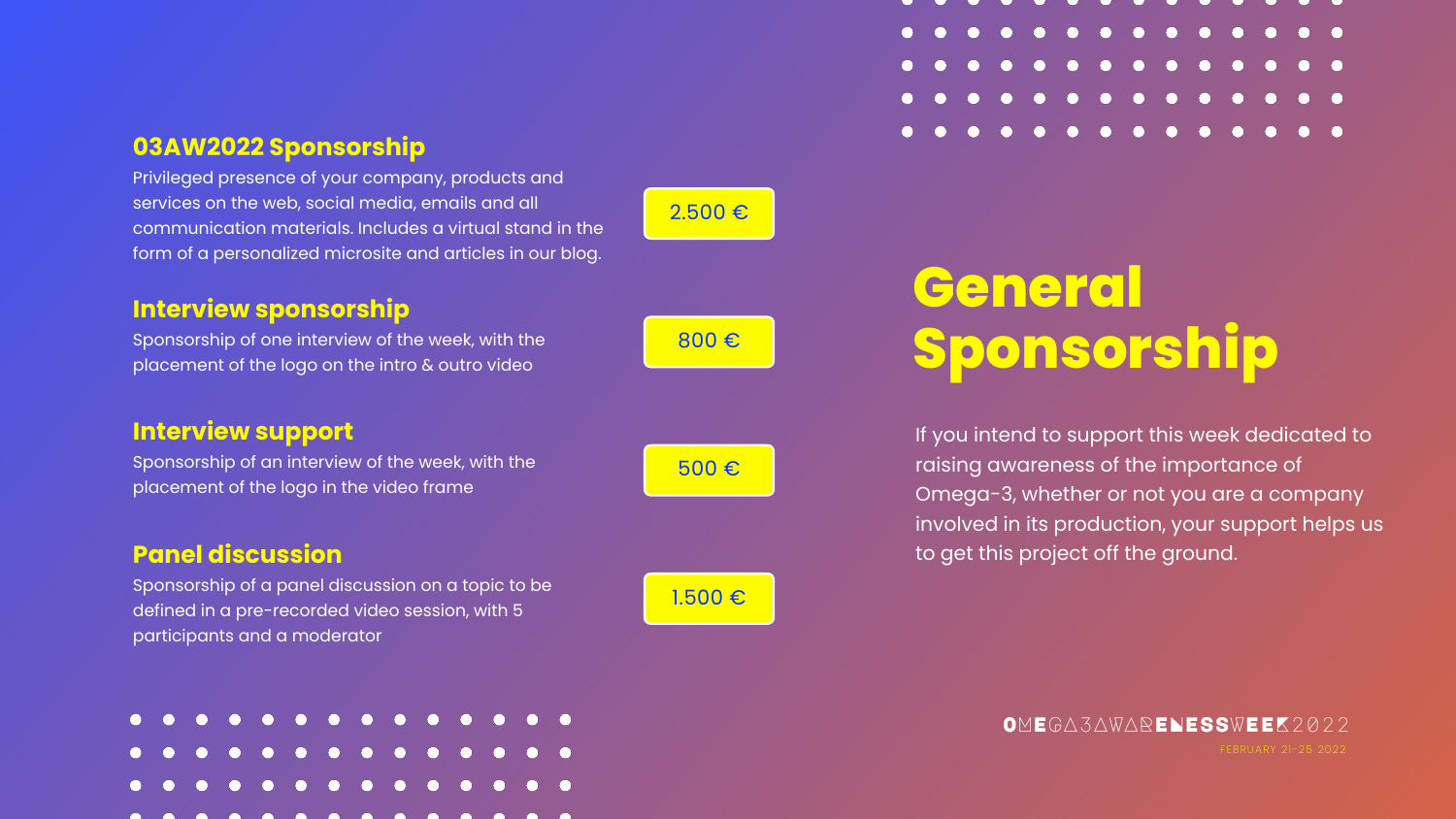OMEGA3AWARENESSWEEK2022

If you are involved in any way in the world of Omega-3s, you probably have a lot to tell us. We give you here the space to share your findings and thoughts in form of a video with all attendees of this event.

# **Scientific Sponsorship**

### **Research Project**

Self-financed Omega-3 related project that includes the scientific paper and a 90 minutes pre-recorded video, published on the web, in a special section, advertised on our home web and social networks

### **Short scientific article**

Scientific article on Omega-3 in our blog plus post in the O3AW 2022 networks



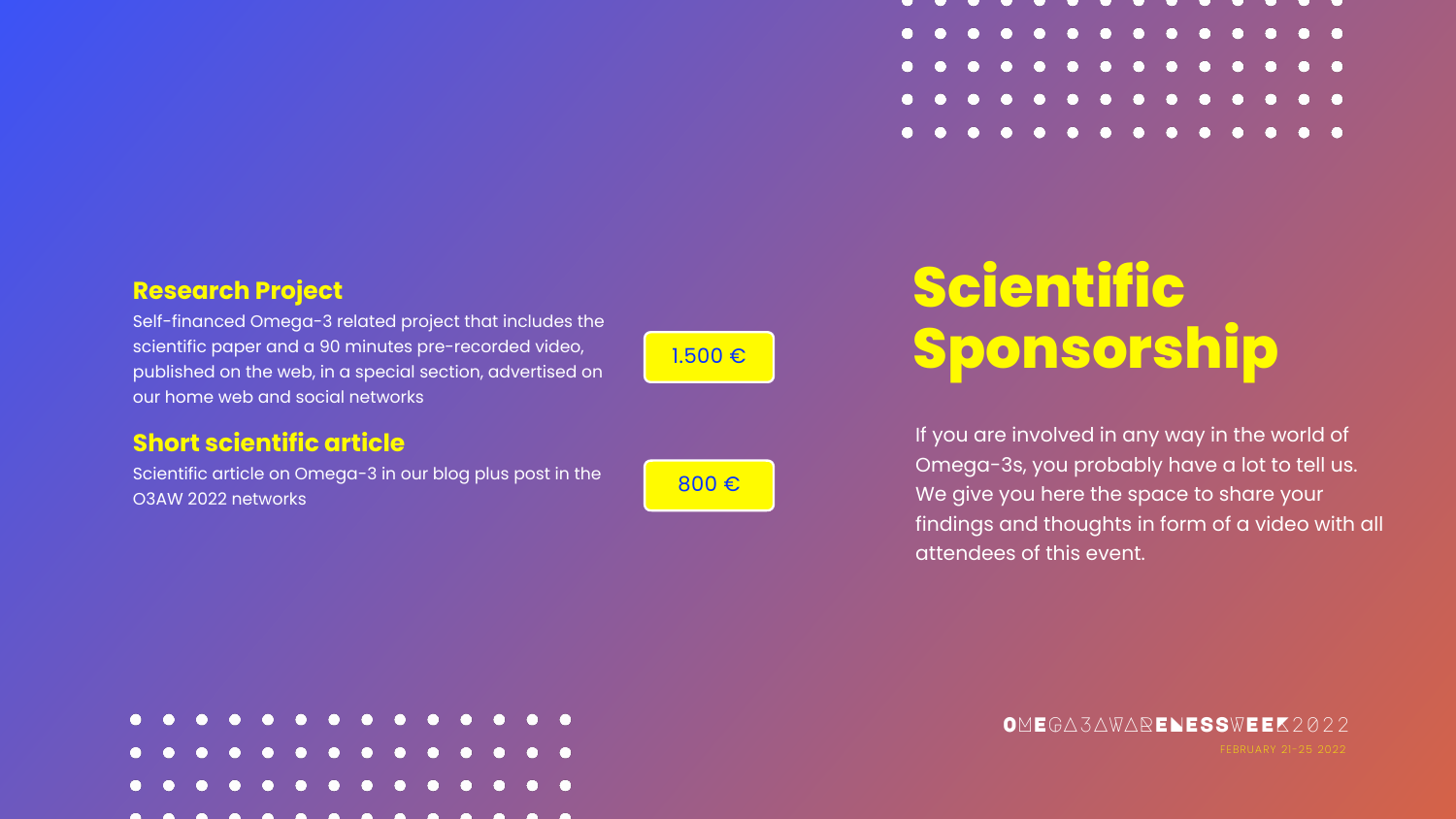

### OMEGA3AWARENESSWEEK2022

Inclusion of promoted content on our website and social networks always respecting the format and style of O3AW 2022 for Companies, Institutions, Service & Products.

## **Native Advertising**

### **Banner**

Banner premium location in home page

### **Blog Article**

Short 900-word commercial article in our blog plus post in the networks of O3AW 2022



600 €

800 €

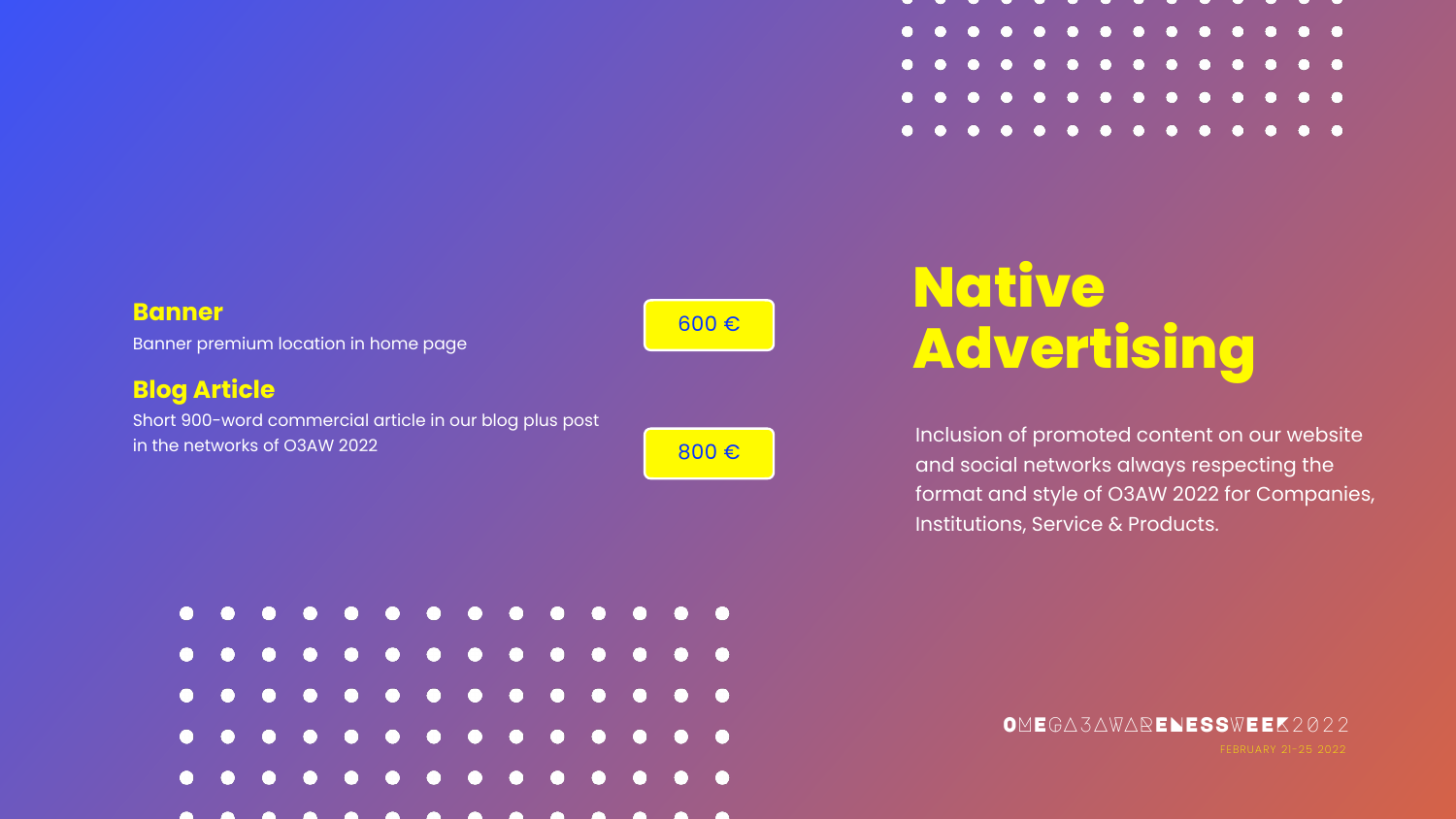OMEGA3AWARENESSWEEK2022



## **Lets´talk and explore together the sponsorship option that best suits you**